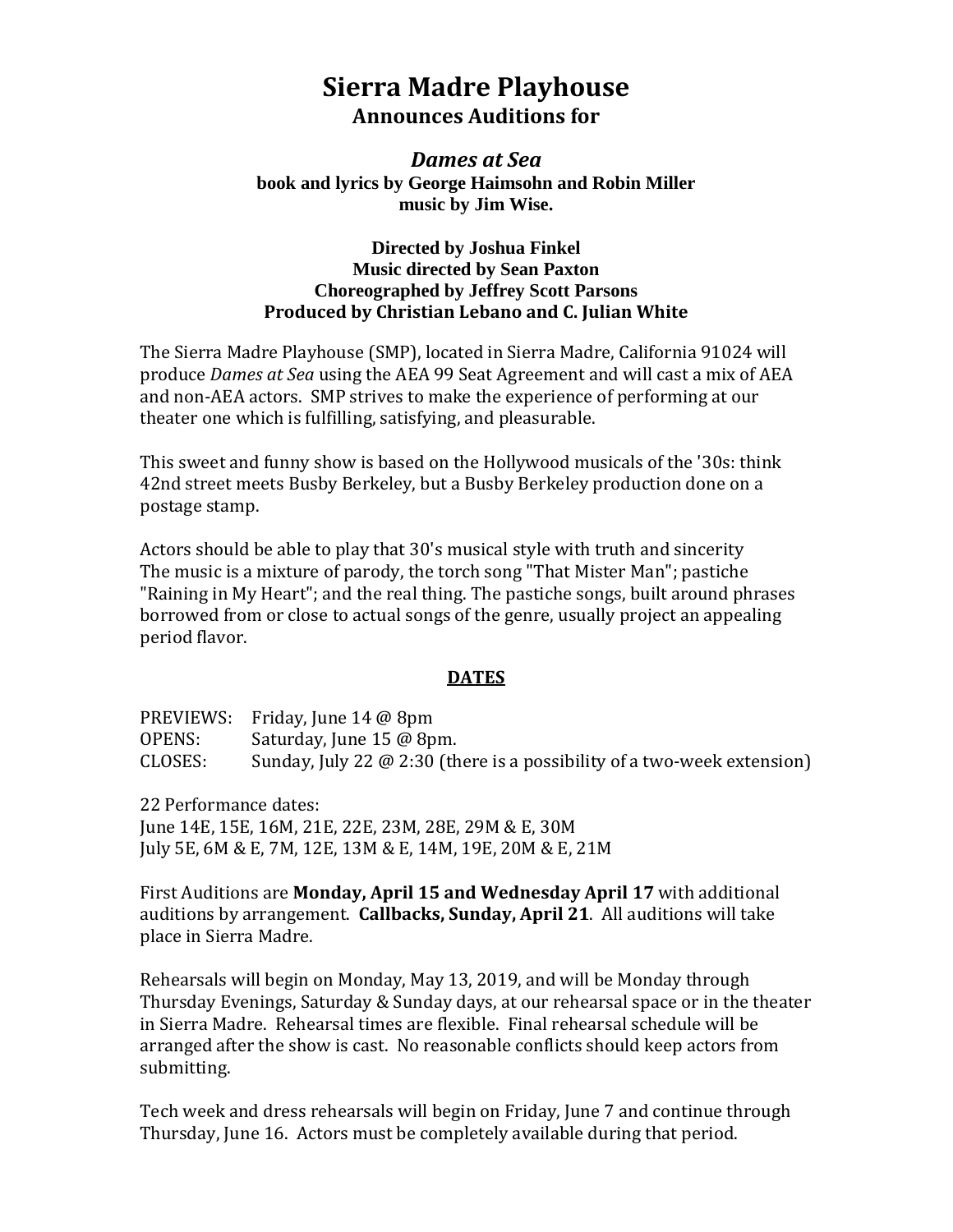#### **SUBMISSIONS**

Email your headshot and resume to DamesAtSeaSMP@gmail.com or through Actors Access or Backstage. AEA and non-AEA actors will be considered. *Actors of all ethnicities encouraged to audition.*

#### **PLOT SUMMARY**

It's the early 1930s, a Broadway musical is in final rehearsals with the opening night just hours away and Mona Kent its temperamental diva star, Joan the wise-cracking chorus girl, and Hennesey the producer/manager/director are finishing up lastminute details. Naive Ruby arrives just off the bus from Centerville, Utah, with "nothing but tap shoes in her suitcase and a prayer in her heart", determined to be a star. From lack of eating and travel exhaustion, she promptly faints into the arms of Dick, a sailor and aspiring songwriter (also coincidentally from Centerville Utah) who followed her from the bus to return her left-behind suitcase. Because another chorine was lured away from the show by one of the Astors, Ruby gets a spot in the chorus. Hennesey informs the cast that the theater must be torn down, and they must find another place for the show. Lucky, another sailor who arrives looking for his pal Dick, finds his former girlfriend, Joan, at the theater and together they renew their romance while Ruby falls for Dick. Dick and Lucky persuade their Captain to volunteer the use of their ship for the show. Mona recognizes the Captain as a former boyfriend which seals the deal. While rehearsing on the actual ship, Mona becomes sea sick and Ruby steps in and becomes a star, the show is saved, and the three couples decide to marry that very evening. Selected as "Best Musical of the Year" by *Time, Newsweek,* and the Outer Critics Circle.

## **CHARACTER BREAKDOWN**

**Mona Kent:** (Late 30's-late 40's) Bombastic and insecure Leading Lady Mezzo Belter: Low G#3-Belt or Mix to D#5 (High note: Soprano Ab5) Good dancer, tap experience a plus, physical comedy a bigger plus**.**

**Ruby:** (early to mid 20's) Innocent and sweet but catches on quickly. From Centerville Utah, just off the bus to be a Broadway star Mezzo or Sop: Low Ab3-to High Bb5 Fantastic triple threat: skilled tapper with ballet/partnering a plus- as graceful and delicate as she is a true "hoofer."

**Dick**: (Mid to late 20's) Happy-go-lucky Sailor originally from Utah who wants to be a Broadway Songwriter. In love with Ruby Tenor: Low A to High A4 Sensational triple threat: skilled tapper with ballet/partnering a plus**.**

**Joan: (late 20's-early 30's)** Sassy chorine with a heart of gold. In love with Lucky. Helps Ruby become a star.

Alto / Hi Mix Belter with a nice Mezzo Low A3- High G5 (Needs to belt the high D5) Triple threat, skilled tapper with a sexy, Anytime Annie spark

**Lucky: (late 20's-early 30's)** Happy go lucky sailor in love with Joan Tenor or Baritone: Low A to F#4